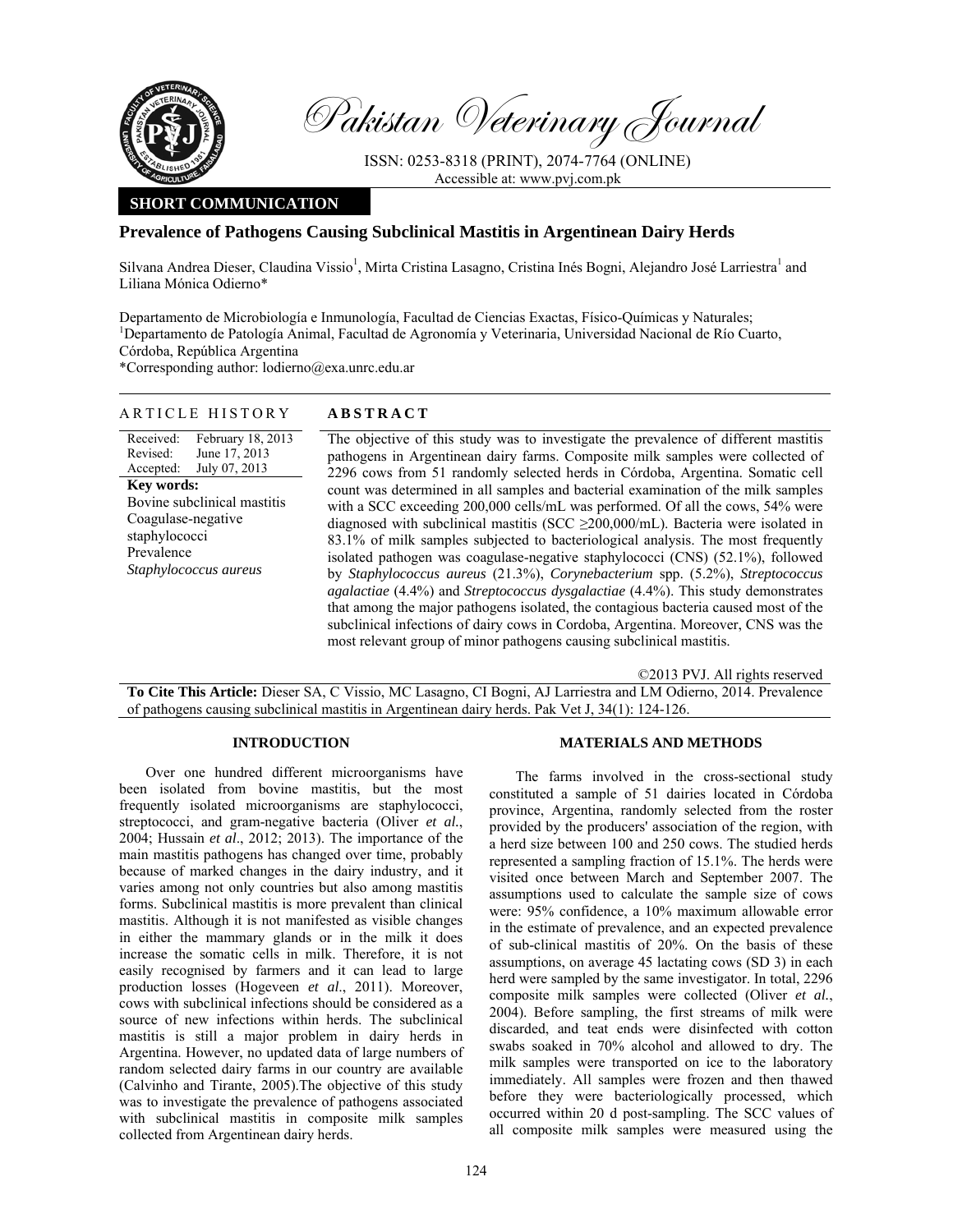Soma count 300 (Bentley, USA 1997) within the collection day. Bacterial examination of the milk samples with a SCC ≥200000 cells/mL was conducted. A volume of 0.01 mL of milk was streaked on trypticase soy agar plates (Sigma-Aldrich, USA) containing 5% sheep blood and incubated at 37°C, and plates examined for growth at 24 and 48 h. A sample was considered bacteriologically positive when growth of more than 3 cfu of a particular organism and <3 colony types on the plate was detected. For *Staphylococcus*, a minimum of 1 cfu was required. A mammary gland was considered infected by CNS when growth of ≥500 cfu/mL of a particular organism and only one colony type on the plate were isolated. Samples yielding three or more colony types were considered to be contaminated. No significant growth was defined as plates that were not contaminated and no organism had more than 3 cfu. For Gram-positive cocci, catalase tests were performed to distinguish catalase-negative *Streptococcus* spp. from catalase-positive *Staphylococcus* spp. Coagulase-positive staphylococci were further identified with biochemical methods. Coagulase-negative staphylococci were differentiated from *Micrococcus* by furazolidone sensibility test, and were classified as CNS. Streptococci and Gram-negative bacilli were classified according to Oliver *et al.* (2004). *Corynebacterium* spp. and *Arcanobacterium* spp. were confirmed by colony morphology, Gram staining and catalase reaction. Coagulase negative staphylococci and *Corynebacterium* spp. were considered minor pathogens.

#### **RESULTS AND DISCUSSION**

Composite milk samples were analysed from a total of 2228 cows of the Holando-Argentino (Holstein) breed. Cases of clinical mastitis were not included in the current study. The percentage of cows (1201/2228) having subclinical mastitis (SCC  $\geq$ 200,000/mL) was 53.9% (95% CI=51.8-56.0).This result is similar to those reported in Korea, namely 54.3% on a cow basis (Nam *et al.*, 2010). In different countries, studies have determined the prevalence of subclinical mastitis (Haltia *et al.*, 2006; Kalmus *et al*., 2011; Abera *et al.*, 2012; Saidi *et al.*, 2013) but milk sample selection (quarter or composite), SCC determination method and SCC threshold have varied among studies, making comparisons difficult.

Of the 1201 milk samples subjected to bacteriological examination, 141 (11.7%, 95% CI=9.9-13.6) showed no bacterial growth and 62 (5.2%, 95% CI=3.9-6.4) were contaminated. In total, 998 of 1201 (83.1%; 95% CI=81.0-85.2) samples were culture positive, out of which 1117 bacteria were isolated: a single bacterial isolate was identified from 879 (88.1%) samples and two bacterial isolates were cultured from 119 (11.9%) samples.

The results of bacteriological findings are summarized in Table 1. Among the composite milk samples with bacterial growth, CNS was the most commonly isolated bacterial group, followed by *Staphylococcus aureus* and *Corynebacterium spp. Streptococcus agalactiae* and *Streptococcus dysgalactiae*  were isolated from 49 samples each one. Among Gramnegative bacteria, *Enterobacter* spp. and *Escherichia coli*  spp. were the most frequently observed bacteria, followed by *Pseudomonas* spp., *Klebsiella* spp. and *Serratia* spp.

|  | Table I: Frequency of pathogens causing subclinical mastitis on |  |  |  |
|--|-----------------------------------------------------------------|--|--|--|
|  | Argentinean dairy herds                                         |  |  |  |

| <b>Bacterial isolates</b>        | n      | % (95% CI)       |
|----------------------------------|--------|------------------|
| Coagulase-negative staphylococci | 582    | 52.1 (50.6-53.6) |
| Staphylococcus aureus            | 238    | 21.3 (20.3-22.3) |
| Corynebacterium spp.             | 58     | $5.2(4.9-5.5)$   |
| Streptococcus agalactiae         | 49     | $4.4(4.1-4.6)$   |
| Streptococcus dysgalactiae       | 49     | $4.4(4.1-4.6)$   |
| Staphylococcus intermedius       | 43     | $3.8(3.6-4.1)$   |
| Enterobacter spp.                | 26     | $2.3(2.2-2.5)$   |
| Escherichia coli                 | 23     | $2.1(1.9-2.2)$   |
| Streptococcus acidominimus       | 21     | $1.9(1.8-2.0)$   |
| Arcanobacterium spp.             | 8      | $0.7(0.7-0.8)$   |
| Enterococcus spp.                |        | $0.6(0.6-0.7)$   |
| Streptococcus uberis             | 5      | $0.4(0.4-0.5)$   |
| Pseudomonas spp.                 | 5      | $0.4(0.4-0.5)$   |
| Serratia                         | 3      | $0.3(0.3-0.3)$   |
| Total                            | I I 17 |                  |
|                                  |        |                  |

In different countries, studies have been conducted to determine the prevalence of organisms causing mastitis. Sample selection, cultivation techniques and the criteria used when diagnosing a sample as bacteriologically positive vary among studies. Therefore, the results are not strictly comparable with those obtained in this study.

Traditionally, the most common mastitis-causing agents have been classified as minor and major pathogens according to the degree of inflammation they produce in the mammary gland. In the present research, the prevalence of major pathogens was slightly lower than the minor pathogens, 42.7% and 57.3%, respectively (Table 1). Among the major pathogens isolated, *S. aureus* was the predominant agent. Other studies also reported that *S. aureus* was found to be the most prevalent organism isolated from milk samples (Haltia *et al.,* 2006; Kalmus *et al.*, 2011; Abera *et al.*, 2012; Saidi *et al.*, 2013). In Argentina, previous studies mostly conducted during the 1990s obtained similar percentages of *S. aureus* from mastitic milk samples (Calvinho and Tirante, 2005).

In this study, CNS represents the most prevalent bacterial group of minor pathogens found in subclinical infections of dairy cows. Their importance has increased and they have become the most frequently isolated group of species from bovine milk in several countries, and are being currently considered emerging pathogens of bovine mastitis (Nam *et al.,* 2010; Kalmus *et al*., 2011: Khan *et al*., 2013). However, conflicting results have been presented in the literature regarding the association between CNS species and the SCC (Thorberg *et al*., 2009). Accordingly, attention must be paid towards the identification of CNS species and their associations with cow milk SCC in Argentinean dairy herds.

Argentina is characterized by a predominately grassbased production and, therefore, the cows have a reduced exposure to risk factors for environmental mastitis when compared to cows that produce milk while they are housed as it occurs in other countries. In this work, the prevalence of contagious major pathogens such as *S. aureus* and *S. agalactiae* was slightly higher than the environmental major pathogens, accounted for over 60%. *Streptococcus dysgalactiae* was the most frequent environmental major pathogen isolated from the animals.

In spite of the fact that all standard mastitis control practices are still applied among small and medium size dairy farms in Argentina (Vissio *et al.*, 2013), this could be one of the reasons why contagious major pathogens are